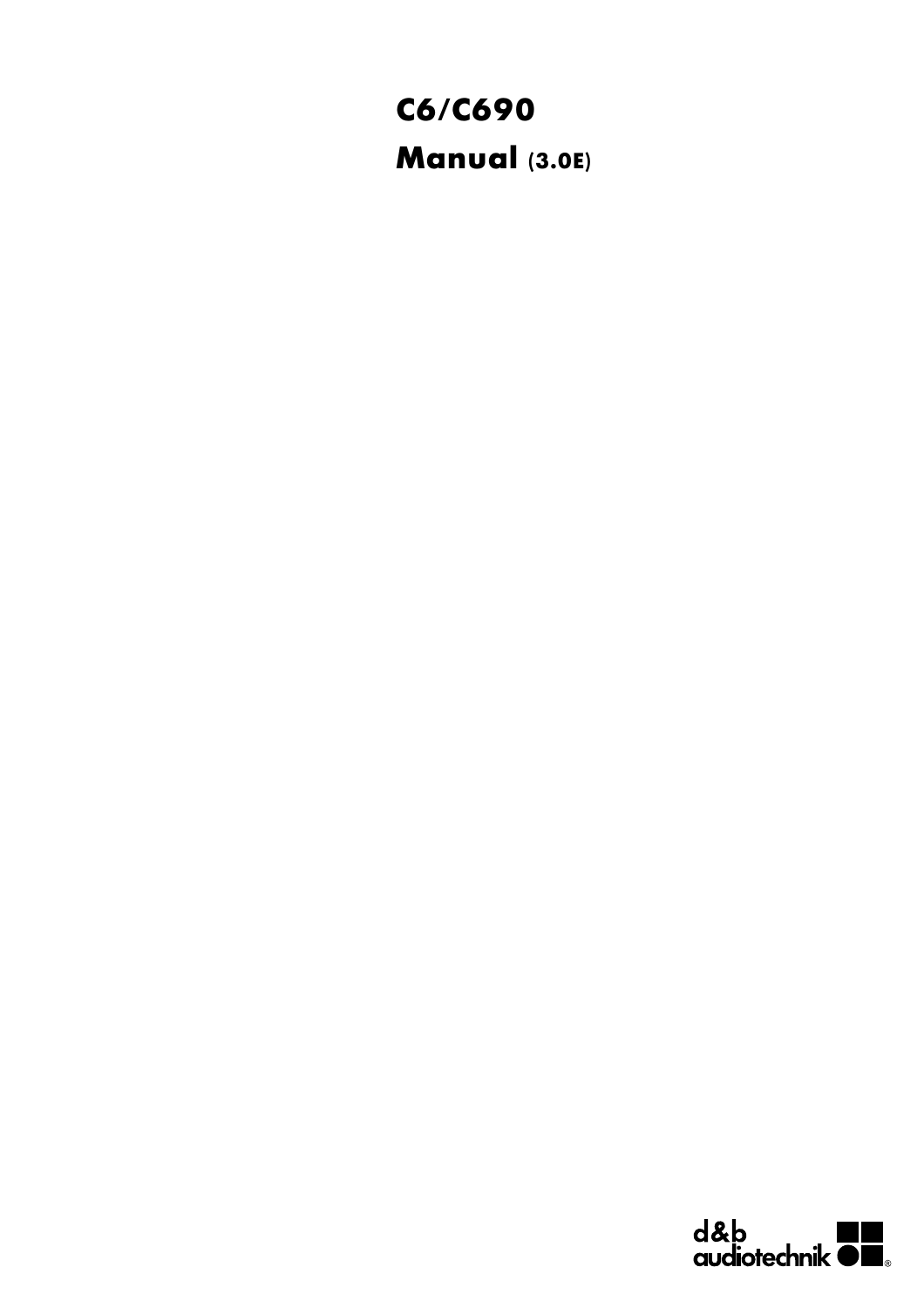#### **References in the manual**

| <b>WARNING!</b>   | This refers to a potentially dangerous situation<br>which may lead to personal injury.         |
|-------------------|------------------------------------------------------------------------------------------------|
| <b>CAUTION!</b>   | This refers to a potentially dangerous situation<br>which may lead to damage to the equipment. |
| <b>IMPORTANT!</b> | This refers to a situation which may cause the<br>equipment to malfunction.                    |

#### **Symbols on the equipment**



**Please refer to the information in the operating manual.**



**WARNING! Dangerous voltage!**

#### **General Information**

C6/C690 Manual

Version 3.0E, 10/2003, D2077.E.03

© by d&b audiotechnik AG 2003; all rights reserved.

The information contained in this manual has been carefully checked for accuracy, at the time of going to press, however no guarantee is given with respect to the correctness.

d&b audiotechnik AG accepts no responsibility for any errors or inaccuracies that may appear in this manual or the products and software described in it.

Technical specifications, dimensions, weights and properties do not represent guaranteed qualities.

As manufacterers we reserve the right to make alterations and modifications within the framework of legal provisions, as well as changes aimed at improving quality.

d&b audiotechnik AG Eugen-Adolff-Strasse 134, D-71522 Backnang, Germany Telephone +49-7191-9669-0, Fax +49-7191-95 00 00 E-mail: docadmin@dbaudio.com, Internet: www.dbaudio.com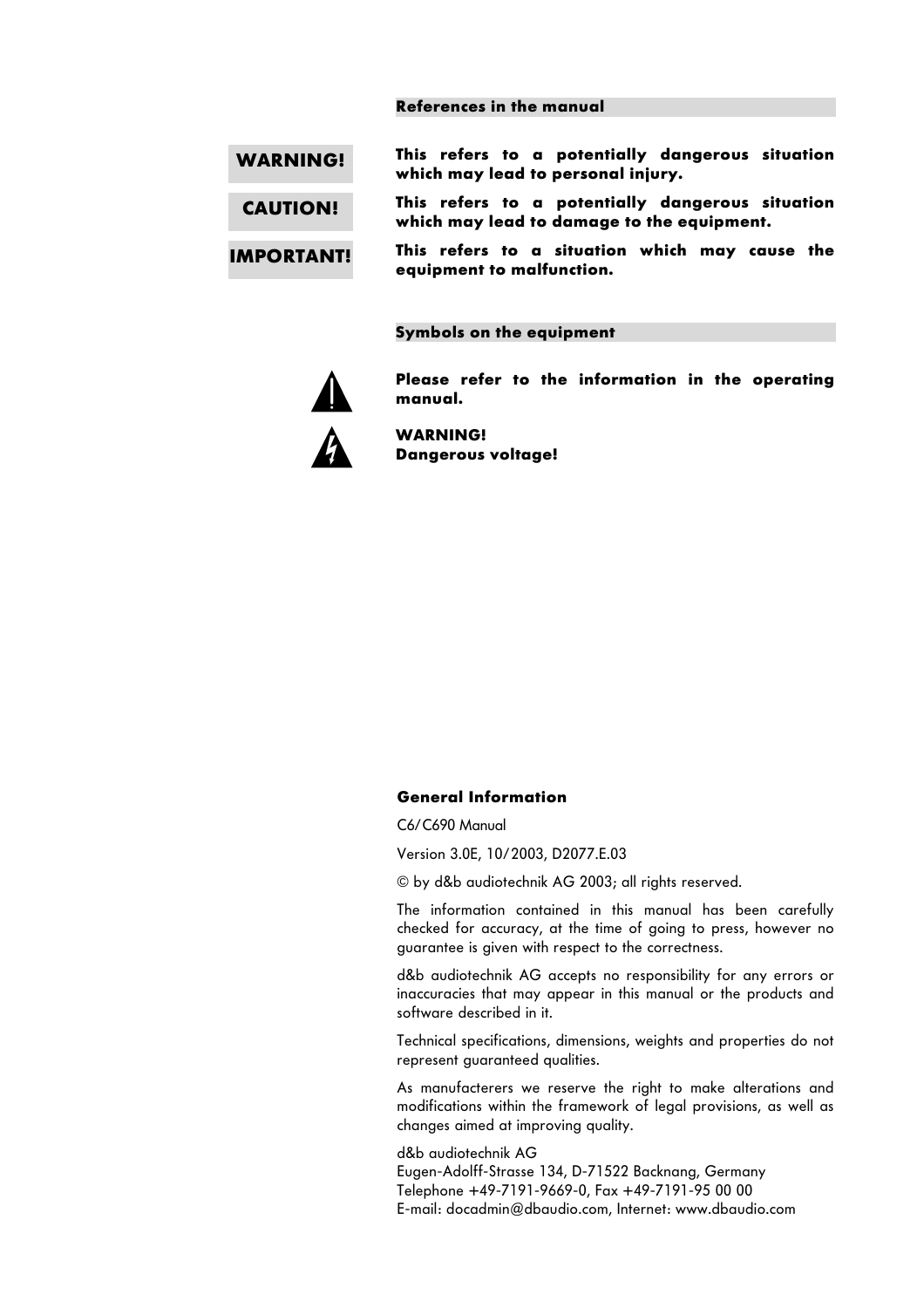# **Safety precautions**

**Before you use our products, read the manual carefully and observe all the safety precautions. They will protect you and help to avoid equipment failures.**

**Keep this manual in a safe place so that it is available for future reference.**

**If you supply d&b products, please draw the attention of your customers to these safety guidelines. Enclose the relevant manuals with the systems. If you require additional manuals for this purpose, you can order them from d&b.**

#### **Information regarding use of loudspeakers**

**WARNING!** Never stand in the immediate vicinity of loudspeakers driven at a high level. Professional loudspeaker systems are capable of causing a sound pressure level detrimental to human health. Seemingly noncritical sound levels (from approx. 95 dB SPL) can cause hearing damage if people are exposed to it over a long period.

> In order to prevent accidents when deploying loudspeakers on the ground or when flown, please take note of the following:

> When setting up the loudspeakers or loudspeaker stands, make sure they are standing on a firm surface. If you place several systems on top of one another, use straps to secure them against movement.

> Only use accessories which have been tested and approved by d&b for assembly and mobile deployment. Pay attention to the correct application and maximum load capacity of the accessories as detailed in our specific "Mounting instructions" or in our "Flying system and Riaging manuals".

> Ensure that all additional hardware, fixings and fasteners used for installation or mobile deployment are of an appropriate size and load safety factor. Pay attention to the manufacturers instructions and to the relevant safety guidelines.

> Regularly check the loudspeaker housings and accessories for visible signs of wear and tear, and replace them when necessary.

Regularly check all load bearing bolts in the mounting devices.

**CAUTION!** Loudspeakers produce a static magnetic field even if they are not connected or are not in use. Therefore make sure when erecting and transporting loudspeakers that they are nowhere near equipment and objects which may be impaired or damaged by an external magnetic field. Generally speaking, a distance of 0.5 m (1.5 ft) from magnetic data carriers (floppy disks, audio and video tapes, bank cards, etc.) is sufficient; a distance of more than 1 m (3 ft) may be necessary with computer and video monitors.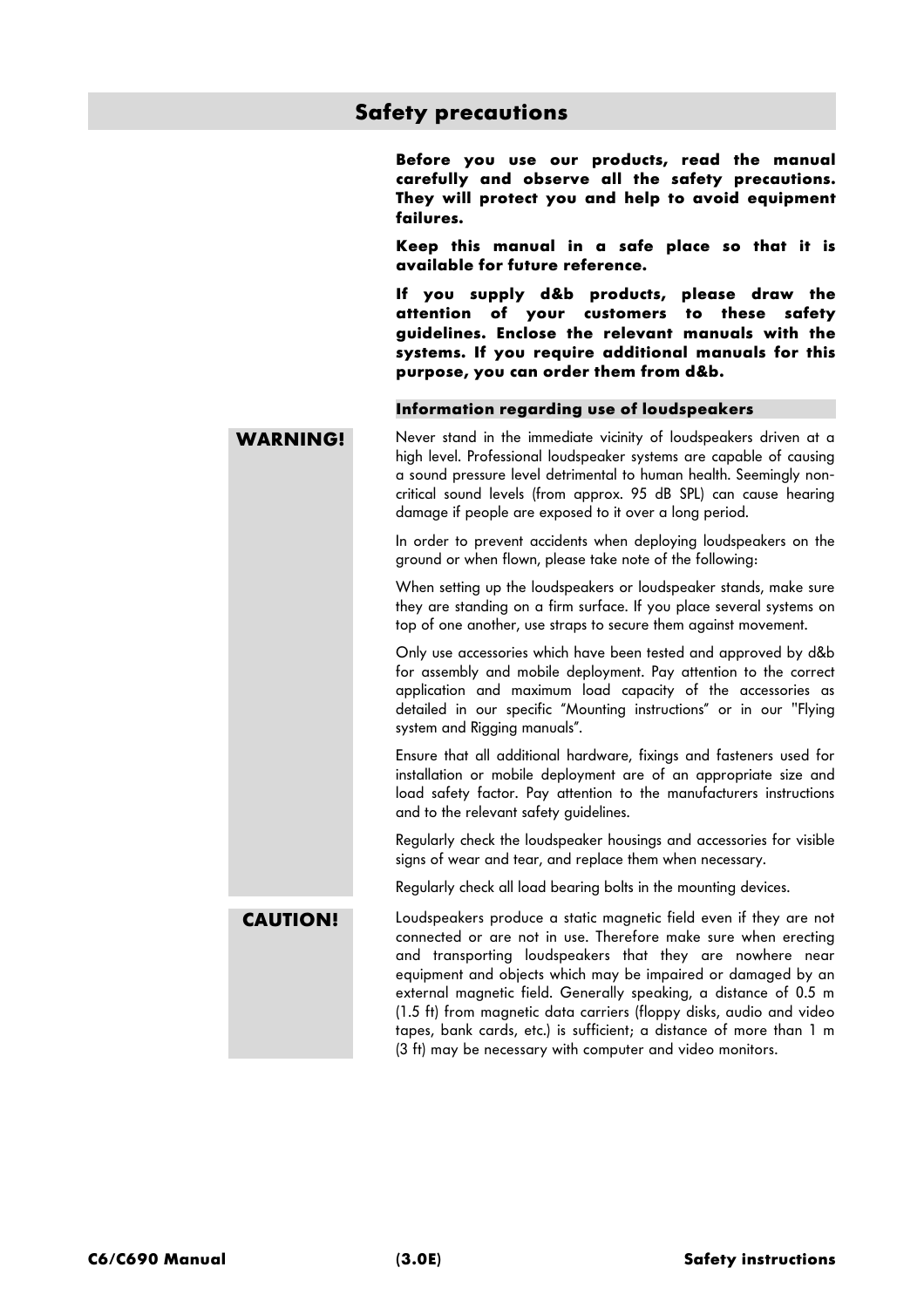



**Connector wiring**

The C6 loudspeaker is a full range, two-way bass-reflex enclosure fitted with a 12" LF driver passively connected to a 2" HF compression driver which is coupled to a 60° x 40° CD horn.

The C6 cabinet is constructed from marine plywood and has an impact resistant paint finish. The front of the loudspeaker cabinet is fitted with a rigid metal grill covered with a replaceable acoustically transparent foam. The cabinet top plate has an integral handle and four M10 threaded inserts for mounting brackets and rigging. The L shaped metal plate at the bottom of the cabinet also incorporates a handle, four M10 threaded inserts and a socket to accept a loudspeaker stand.

# **Version C690**

The C690 has a wider horizontal and vertical dispersion than the C6, the only difference being the 90° x 50° CD horn.

**CAUTION!** Only operate C6/C690 cabinets with a d&b D12 or E-PAC amplifier in C6 mode or a P1200A mainframe fitted with a C6 controller module, otherwise there is a risk of damaging the loudspeaker components.

# **Connections**

The C6/C690 cabinets are fitted with a pair of EP5 connectors. All pins of both connectors are wired in parallel. The C6 uses the pin assignments 1/2. Pins 3/4 and 5 are designated to d&b active subwoofers.

Using one connector as the input, the second connector allows for direct connection to additional cabinets.

The C6/C690 can be supplied with NL4 output connectors as an option using the pin assignment  $1+/1-$ . Pins  $2+/2-$  are designated to d&b active subwoofers.

Pin equivalents of EP5 and NL4 connectors are listed in the table below.

| l EP5 |  |  | 5 (SenseDrive SUB) |
|-------|--|--|--------------------|
| NL4   |  |  | n.c.               |

**EP5 and NL4 pin assignments**

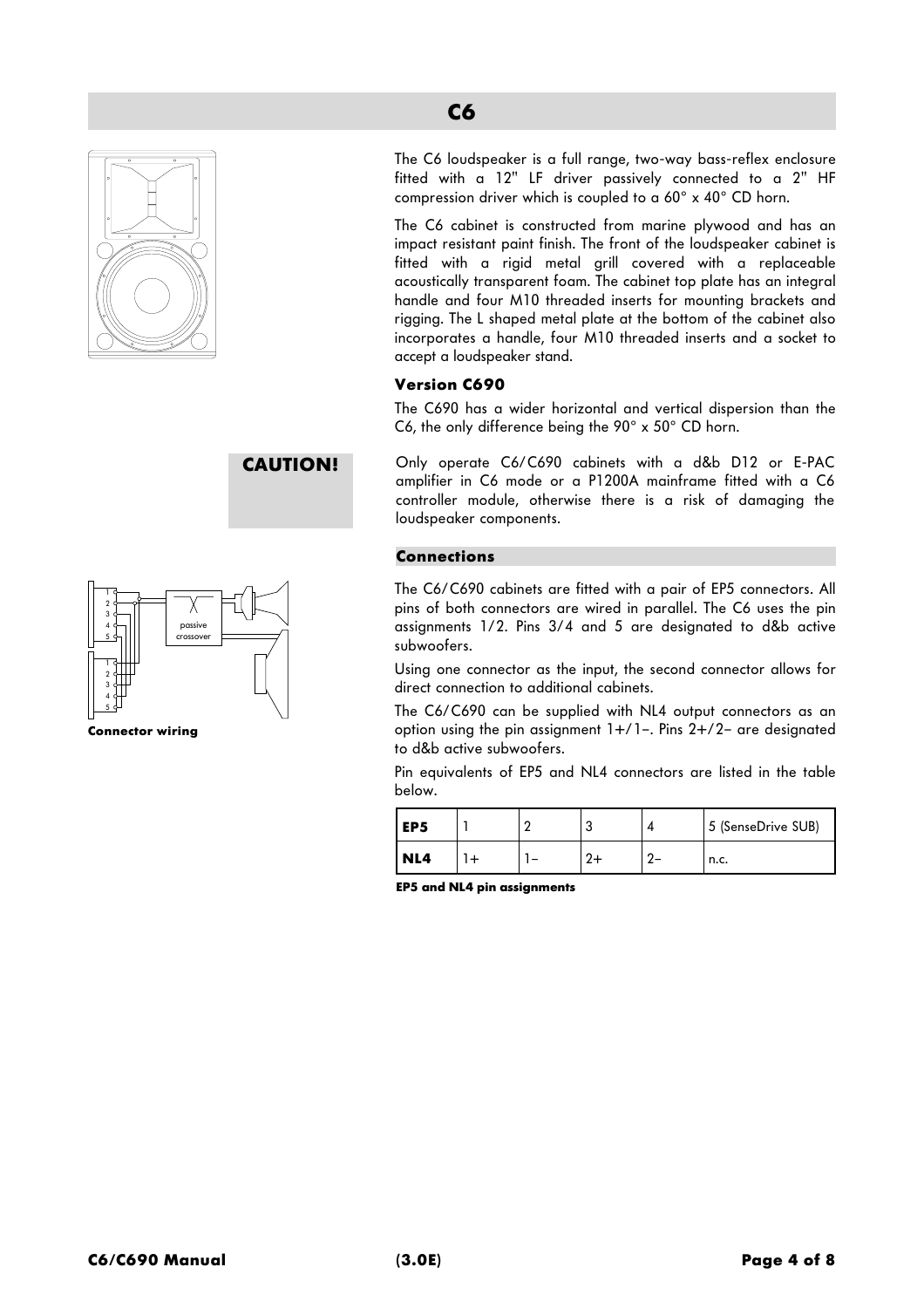# **Operation with D12**

Selecting C6 mode in the D12 enables up to two C6/C690 cabinets to be driven by each channel. In applications with low continuous levels and low ambient temperatures up to three cabinets per channel may be connected.

When the D12 is operated in "Mix TOP/SUB" mode the C6/C690 cabinet and a respective active subwoofer can be linked together locally and fed by a single 4-wire cable from either amplifier output connector.

**IMPORTANT!** To apply SenseDrive for the subwoofer, EP5 connectors and 5-wire cables have to be used. When operated in "Mix TOP/SUB" mode the subwoofer has to be fed from the output B connector of the D12 amplifier.

# **Controller settings**

For acoustic adjustment the settings CUT, HFA and CPL can be selected.

# **CUT**

Set to CUT, a high pass filter with a 110 Hz cut off frequency is inserted in the controller signal path. The C6/C690 is now configured for use with d&b active subwoofers.

# **HFA circuit**

In HFA mode (High Frequency Attenuation), the HF response of the C6/C690 is rolled off. The HFA provides a natural, balanced frequency response when a unit is placed close to listeners in near field or delay use.

High Frequency Attenuation begins gradually at 1 kHz, dropping by approximately 3 dB at 10 kHz. This roll off mimics the decline in frequency response experienced when listening to a system from a distance in a typically reverberant room or auditorium.

# **CPL circuit**

The CPL (Coupling) circuit compensates for coupling effects between the cabinets when building closely coupled arrays. CPL begins gradually at 1 kHz, with maximum attenuation below 250 Hz, providing a balanced frequency response when C6/C690 cabinets are used in arrays of two or more. The function of the CPL circuit in the D12 amplifier is shown in the diagram opposite and can be set in dB attenuation values between –9 and 0, or a positive CPL value which creates an adjustable low frequency boost around 65 Hz (0 to +5 dB).



**Frequency response of HFA circuit**

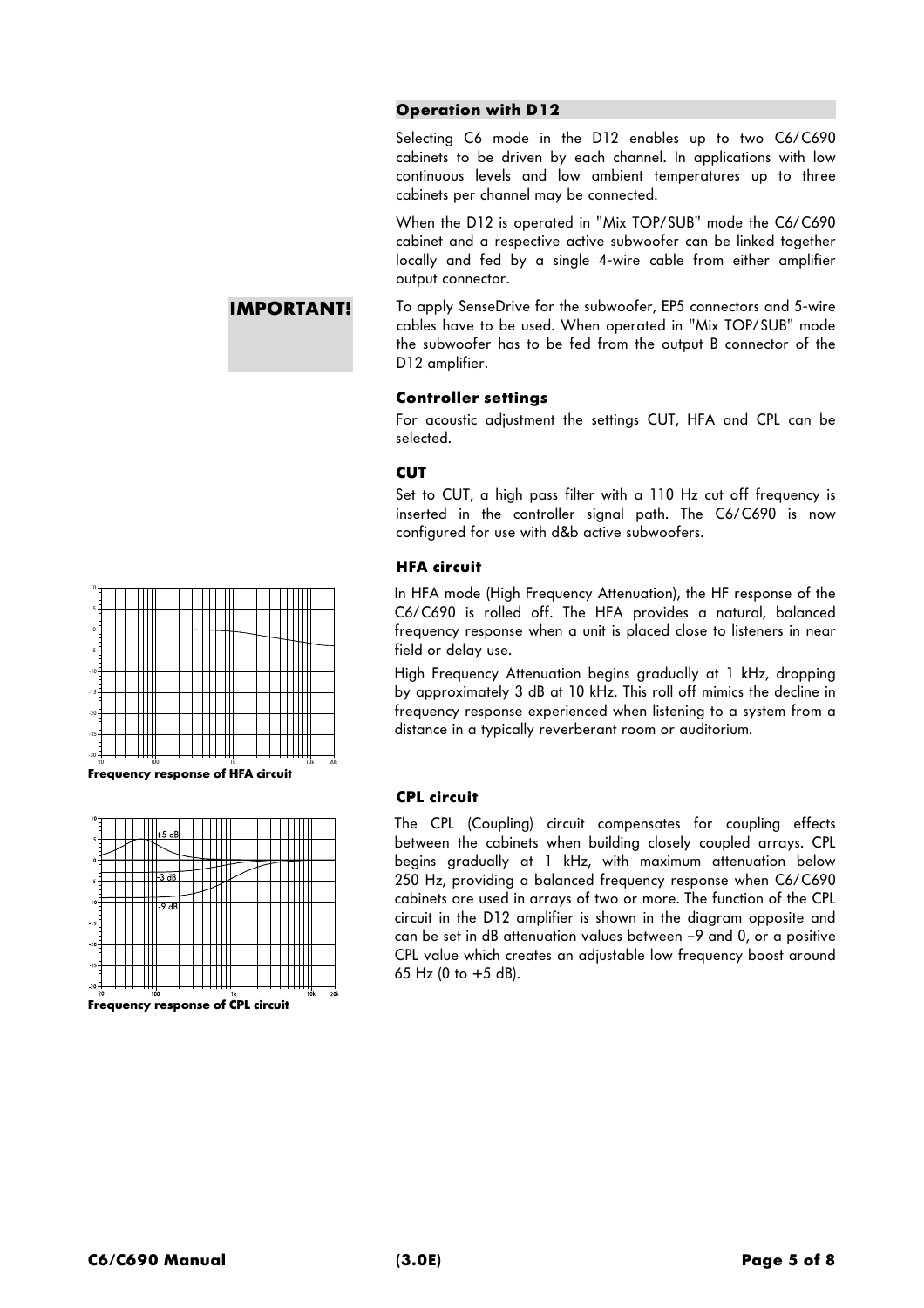

**E-PAC Configuration for C6 (E-PAC version 2)**



 **Controls on C6 controller module**

#### **Operation with E-PAC**

To drive C6/C690 cabinets the E-PAC has to be configured to C6 mode.

For an E-PAC version 2, the configuration is selected by setting the appropriate DIP switches on the rear panel.

For an E-PAC version 3, the configuration is set via the encoder in conjunction with the LCD. Selecting C6 mode enables one C6/C690 cabinet to be driven at an output power of 300 Watts. LO IMP mode allows the E-PAC to drive two C6/C690 cabinets with a 6 dB reduction of input level to the loudspeakers.

The CUT and HFA settings are available. The characteristics of the CUT and HFA settings are explained under the previous section "Operation with D12 - Controller settings".

The settings MON and 160 Hz are not available with the E-PAC.

#### **Operation with P1200A**

Up to two C6/C690 cabinets can be driven by each P1200A power amplifier channel fitted with a C6 controller module.

Fitting one C6 and one subwoofer controller module allows a single mainframe to drive two C6/C690 and two active subwoofer cabinets. All cabinets can be linked together locally and fed by a single 4-wire cable from either mainframe output connector.

The CUT, MON and 160 Hz settings are available. The characteristics of the CUT setting is explained under the previous section "Operation with D12 - Controller settings".

## **MON switch and indicator**

If the MON switch is selected the low frequency level is reduced by 3 dB. This setting reduces the low frequency energy gained from the coupling effect of floor placement.

### **160 Hz setting (CUT and MON switches both selected)**

If the 160 Hz mode is selected, a high pass filter is inserted in the controller signal path. The crossover frequency of 160 Hz is higher than in CUT mode and thus increases the available headroom in the C6/C690. The 160 Hz setting can be selected when the C6/ C690 is operated with a d&b subwoofer.

#### **Dispersion characteristics**

125

 $\epsilon$ 

50

 $40$ 

30:

 $20$ 

 $10<sup>2</sup>$ 

 $\mathbf{r}$  $-10^{-1}$ 

 $-20$  $-30$ 

 $-40$ 

 $-50$ 

 $\overline{a}$ 

250

son

The diagrams below show dispersion angle vs frequency plotted using lines of equal sound pressure (isobars) at –6 dB and –12 dB. The nominal 60° horizontal dispersion is maintained from 20 kHz down to 2 kHz.

 $1<sup>k</sup>$ 

 $\gamma$ 

и

αL

1.<br>Al



**C6 isobar diagrams**

vertical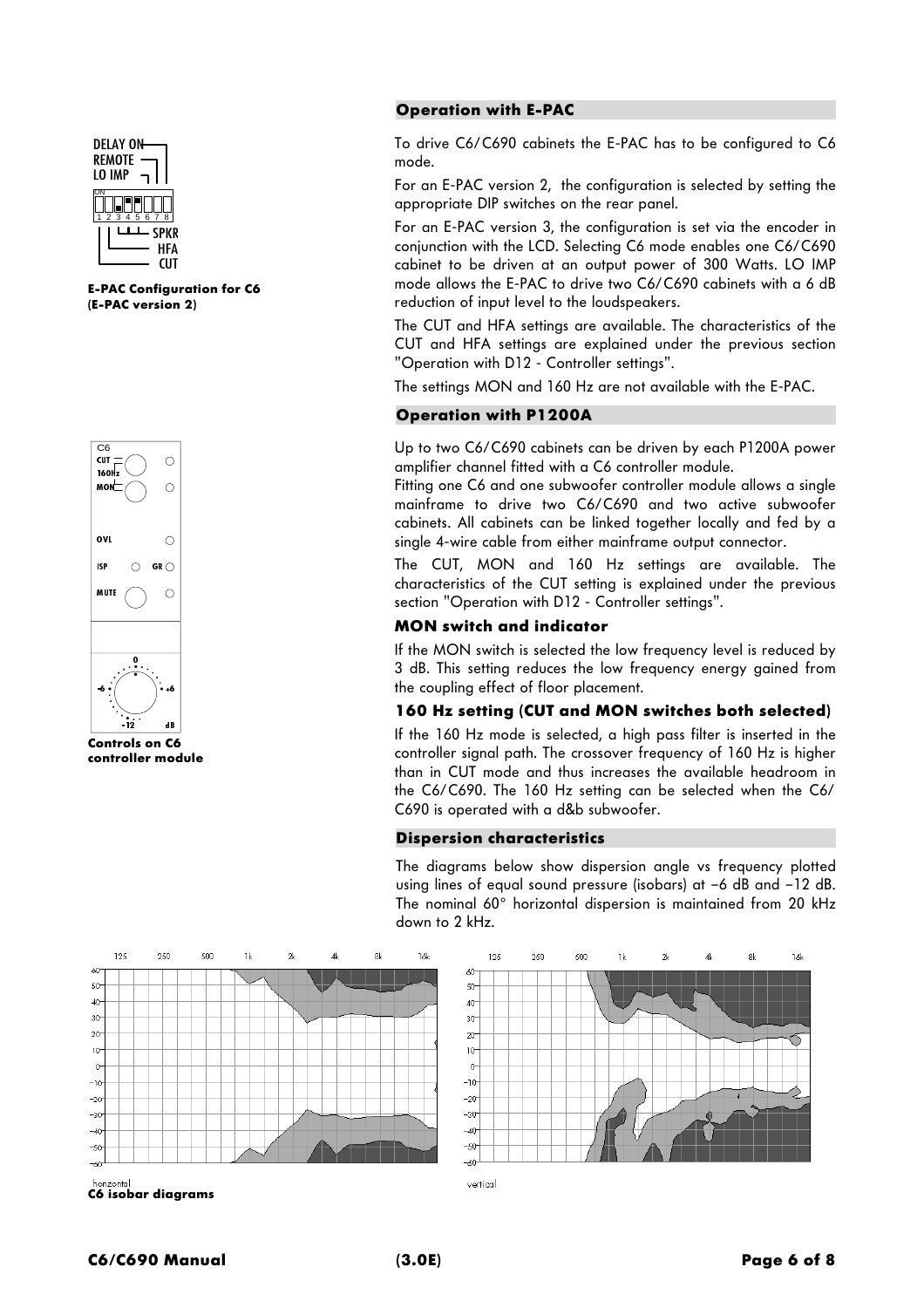### **Technical specifications**

# **C6 (C690) system data**

| Max. sound pressure (1 m, free field) with E-PAC 131 (130) dB             |  |
|---------------------------------------------------------------------------|--|
| Max. sound pressure (1 m, free field) with P1200A…………………………….133 (132) dB |  |
| (SPL max peak, pink noise test signal with crest factor of 4)             |  |
|                                                                           |  |
|                                                                           |  |

#### **C6 (C690) loudspeaker**



**C6 frequency response, standard, CUT and 160 Hz switch settings**







30